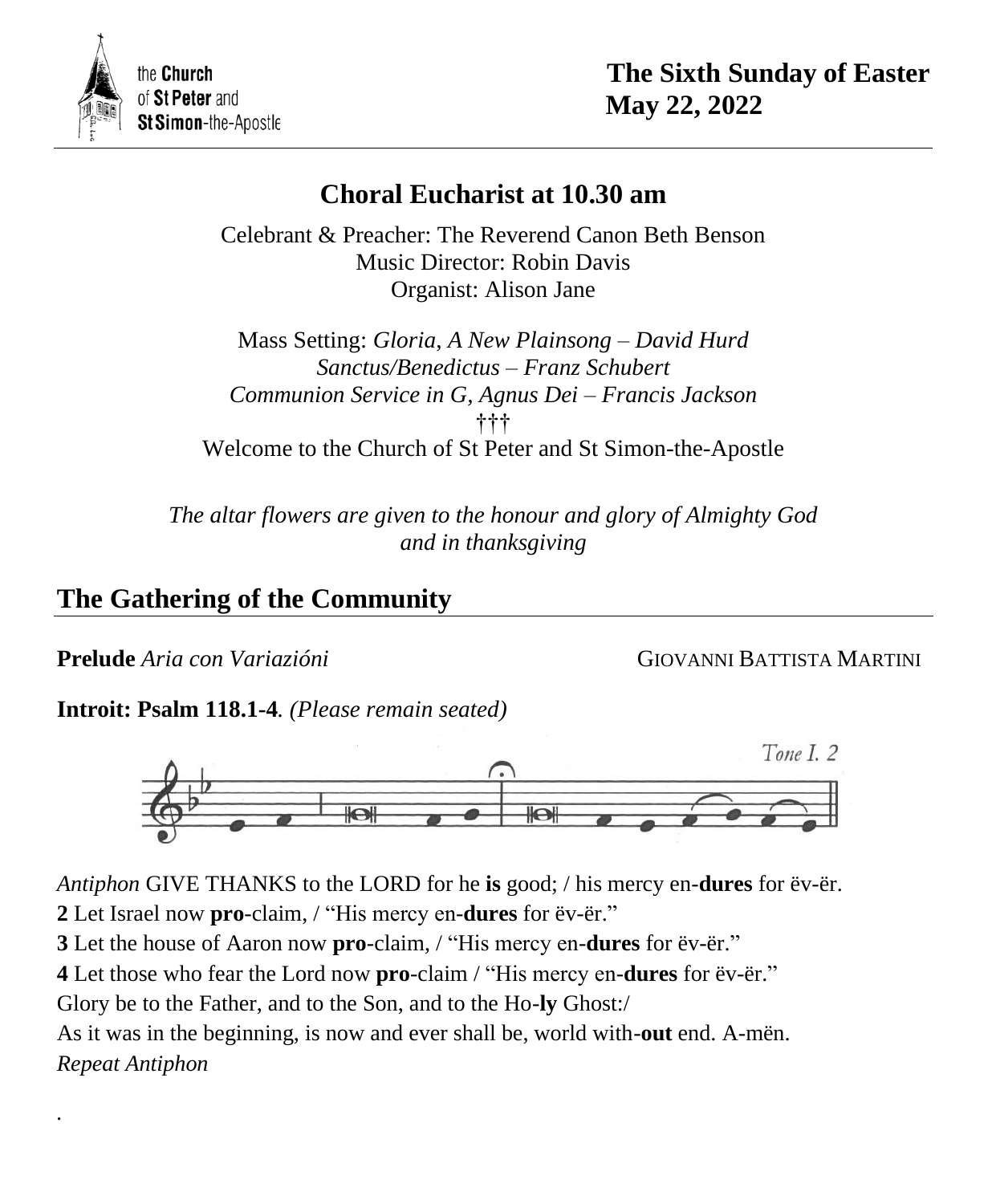# **Greeting**

*Celebrant* Alleluia! Christ is risen.

*All* **The Lord is risen indeed. Alleluia!**

*Celebrant* May his grace and peace be with you.

*All* **May he fill our hearts with joy.**

# **Hymn 341** *God of Mercy, God of Grace* HEATHLANDS

1 God of mercy, God of grace, Show the brightness of your face; Shine upon us, Saviour, shine, Fill your church with light divine; And your saving health extend Unto earth's remotest end

3 Let the people praise you, Lord; Earth shall then its fruits afford, God to us all blessings give, We to God devoted live: All below and all above One in joy and light and love.

2 Let the people praise you, Lord; Be by all that live adored; Let the nations shout and sing Glory to their Saviour King; At your feet their tribute pay, And your holy will obey.

*Celebrant* Almighty God,

*All* **to you all hearts are open, all desires known, and from you no secrets are hidden. Cleanse the thoughts of our hearts by the inspiration of your Holy Spirit, that we may perfectly love you, and worthily magnify your holy name; through Christ our Lord. Amen.**

## **Gloria** *686 HURD*

*Celebrant* Glory to God in the highest,

*All* **and peace to his people on earth. Lord God, heavenly king, almighty God and Father, We worship you, we give you thanks, we praise you for your glory. Lord Jesus Christ, only Son of the Father, Lord God, Lamb of God, you take away the sin of the world: have mercy on us; you are seated at the right hand of the Father: receive our prayer. For you alone are the Holy One, you alone are the Lord, You alone are the Most High, Jesus Christ, with the Holy Spirit, In the glory of God the Father. Amen.**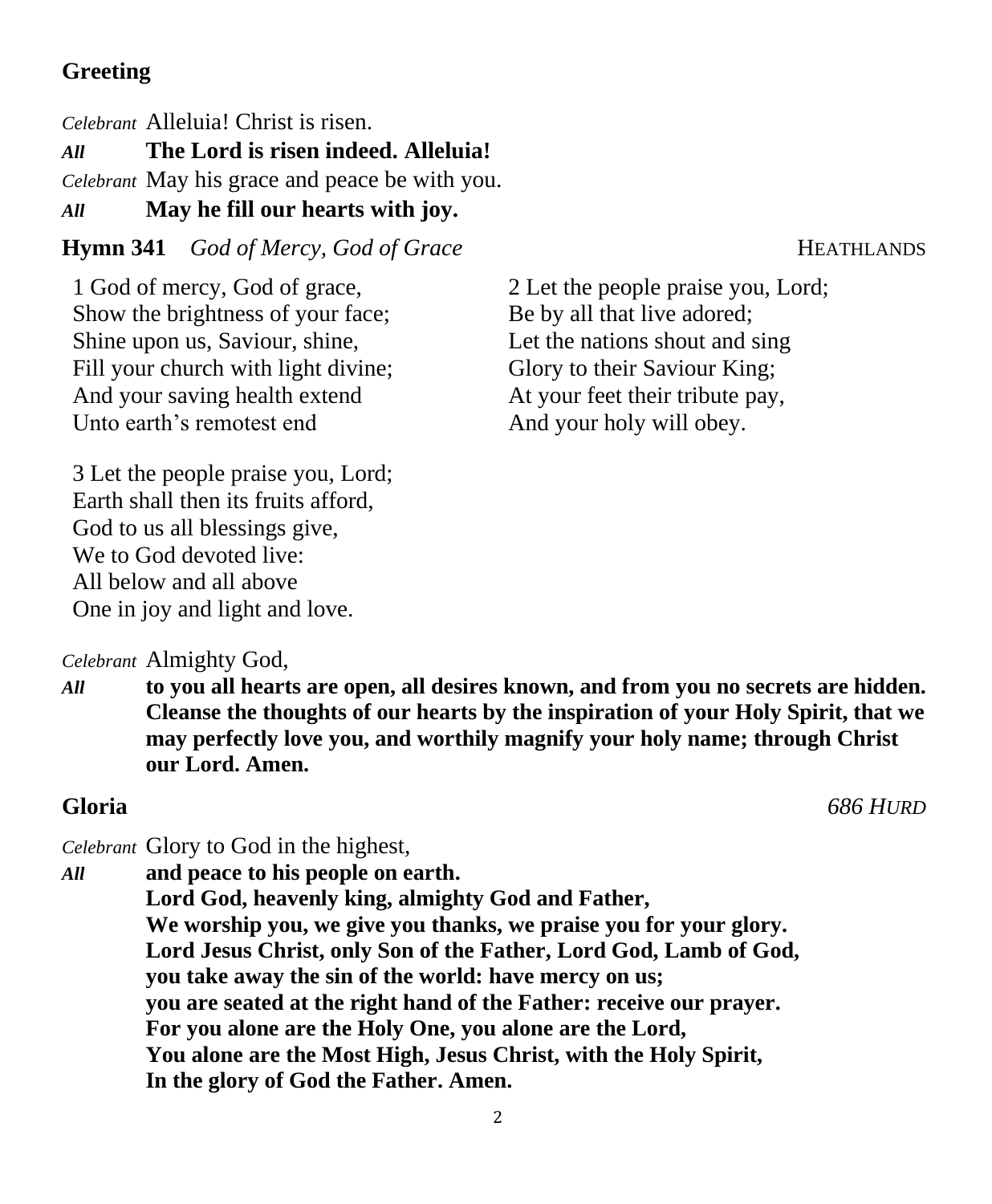# **Collect**

*Celebrant* Merciful God, you have prepared for those who love you riches beyond imagination. Pour into our hearts such love toward you, that we, loving you above all things, may obtain your promises, which exceed all that we can desire; through Jesus Christ our Lord, who is alive and reigns with you and the Holy Spirit, one God, now and for ever. **Amen.**

# **The Liturgy of the Word**

**First Lesson** *read by Kevin Sinclair*

*Reader* A reading from the book of Acts.

During the night Paul had a vision: there stood a man of Macedonia pleading with him and saying, "Come over to Macedonia and help us." When he had seen the vision, we immediately tried to cross over to Macedonia, being convinced that God had called us to proclaim the good news to them. We set sail from Troas and took a straight course to Samothrace, the following day to Neapolis, and from there to Philippi, which is a leading city of the district of Macedonia and a Roman colony. We remained in this city for some days. On the sabbath day we went outside the gate by the river, where we supposed there was a place of prayer; and we sat down and spoke to the women who had gathered there. A certain woman named Lydia, a worshipper of God, was listening to us; she was from the city of Thyatira and a dealer in purple cloth. The Lord opened her heart to listen eagerly to what was said by Paul. When she and her household were baptized, she urged us, saying, "If you have judged me to be faithful to the Lord, come and stay at my home." And she prevailed upon us *Acts 16:9-15*

*Reader* The word of the Lord. *All* **Thanks be to God.**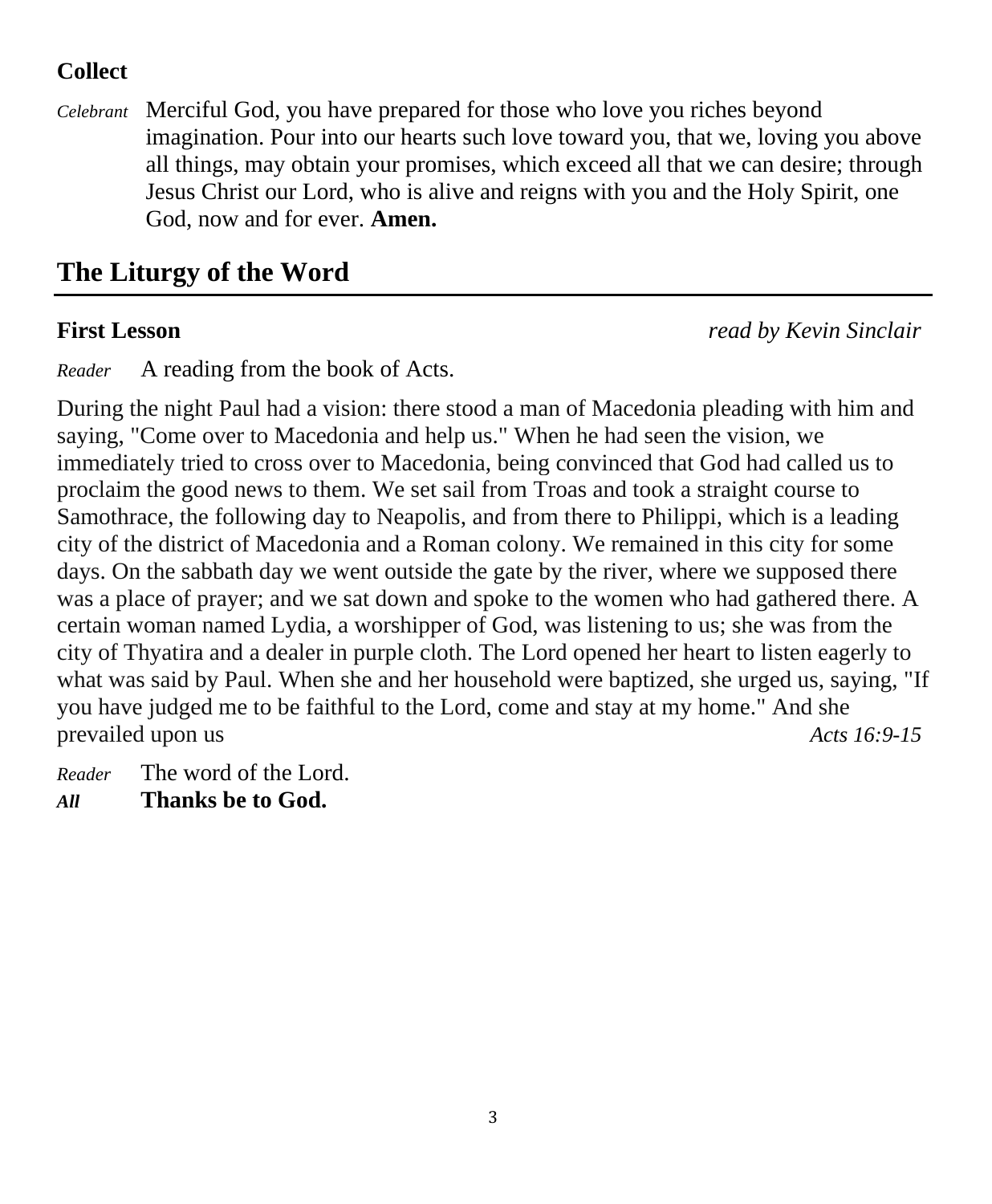**Psalm 67** *Sung by all. Please remain seated BAIRSTOW*



<sup>1</sup> God be merciful unto 'us and 'bless us./\* and show us the light of his countenance, and be ' merci-ful ' unto ' us; <sup>2</sup> That thy way may be ' known up-on ' earth, $/$ \* thy saving ' health a ' mong all ' nations.  $3$  Let the people ' praise thee  $\cdot$  O ' God;/\* yea let ' all the ' people ' praise thee.  $4^4$ O let the nations re ' joice and  $\cdot$  be ' glad;/\* for thou shalt judge the folk righteously, and govern the ' nations up ' on 'earth. <sup>5</sup>Let the people ' praise thee  $\cdot$  O ' God;/\* yea let ' all the ' people ' praise thee.  $6$ The earth hath brought ' forth her ' increase;/\* and God, even our own 'God shall ' give us  $\cdot$  his ' blessing.  $2nd^{-7}$ God ' – shall ' bless us;/\* and all the  $'$  ends of  $\cdot$  the  $'$  world shall  $'$  fear him.

**Second Lesson** *read by Kevin Sinclair*

*Reader* A reading from the Revelation to John.

And in the spirit, an angel carried me away to a great, high mountain and showed me the holy city Jerusalem coming down out of heaven from God. I saw no temple in the city, for its temple is the Lord God the Almighty and the Lamb. And the city has no need of sun or moon to shine on it, for the glory of God is its light, and its lamp is the Lamb. The nations will walk by its light, and the kings of the earth will bring their glory into it. Its gates will never be shut by day and there will be no night there. People will bring into it the glory and the honour of the nations. But nothing unclean will enter it, nor anyone who practises abomination or falsehood, but only those who are written in the Lamb's book of life. Then the angel showed me the river of the water of life, bright as crystal, flowing from the throne of God and of the Lamb through the middle of the street of the city. On either side of the river is the tree of life with its twelve kinds of fruit, producing its fruit each month; and the leaves of the tree are for the healing of the nations. Nothing accursed will be found there any more. But the throne of God and of the Lamb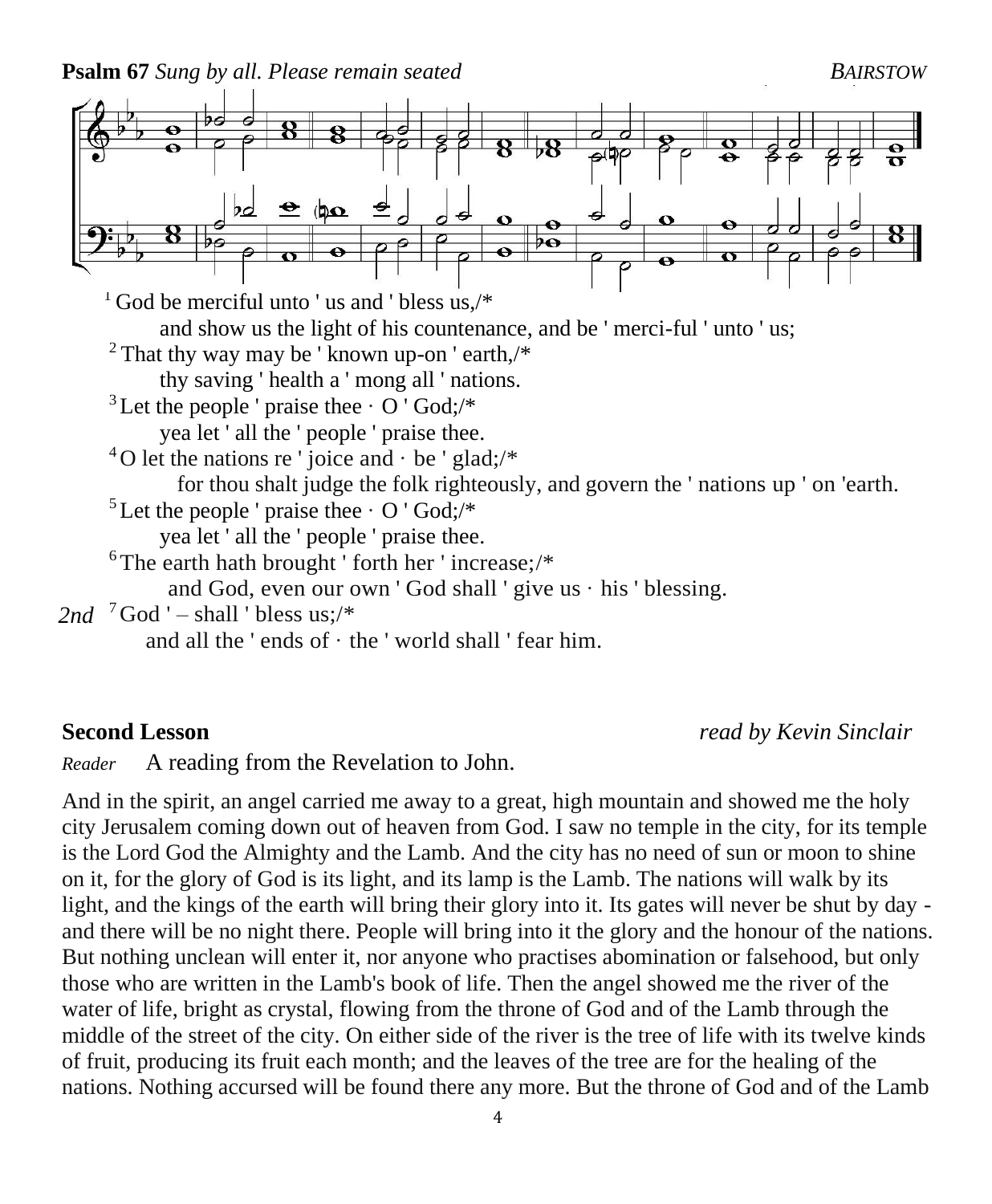will be in it, and his servants will worship him; they will see his face, and his name will be on their foreheads. And there will be no more night; they need no light of lamp or sun, for the Lord God will be their light, and they will reign forever and ever.

*Revelation 21:10, 22-22:5*

*Reader* The word of the Lord. *All* **Thanks be to God.**

## **Gospel Acclamation CP 708 arr.** ROBIN DAVIS

### **Alleluia, Alleluia, Alleluia**

*Sentence:* If you love me, you will keep my word, and my Father will love you, and we will come to you *John 14.23*

#### **Alleluia, Alleluia, Alleluia**

## **The Holy Gospel**

*Gospeller* The Lord be with you.

*All* **And also with you.**

*Gospeller* The Holy Gospel of our Lord Jesus Christ according to St. John.

## *All* **Glory to you, Lord Jesus Christ.**

Jesus answered, "Those who love me will keep my word, and my Father will love them, and we will come to them and make our home with them. Whoever does not love me does not keep my words; and the word that you hear is not mine, but is from the Father who sent me. I have said these things to you while I am still with you. But the Advocate, the Holy Spirit, whom the Father will send in my name, will teach you everything, and remind you of all that I have said to you. Peace I leave with you; my peace I give to you. I do not give to you as the world gives. Do not let your hearts be troubled, and do not let them be afraid. You heard me say to you, 'I am going away, and I am coming to you.' If you loved me, you would rejoice that I am going to the Father, because the Father is greater than I. And now I have told you this before it occurs, so that when it does occur, you may believe." *John 14:23-29*

*Gospeller* The Gospel of Christ. *All* **Praise to you, Lord Jesus Christ.**

**Homily** The Rev. Canon Beth Benson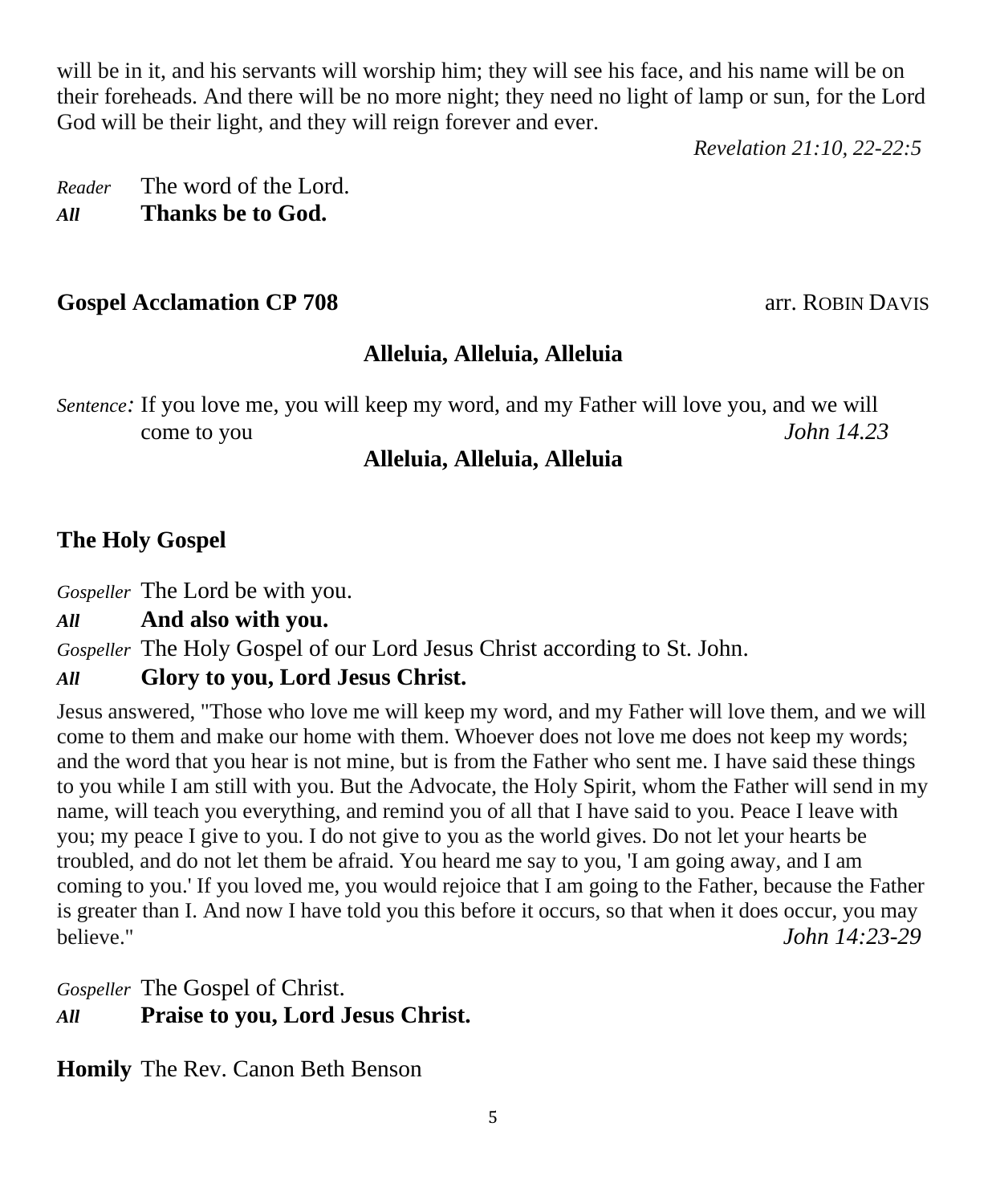## **Nicene Creed**

*Celebrant* Let us confess our faith, as we say,

*All* **We believe in one God, the Father, the Almighty, maker of heaven and earth, of all that is, seen and unseen. We believe in one Lord, Jesus Christ, the only Son of God, eternally begotten of the Father, God from God, Light from Light, true God from true God, begotten, not made, of one being with the Father. Through him all things were made. For us and for our salvation he came down from heaven: by the power of the Holy Spirit he became incarnate from the Virgin Mary, and was made man. For our sake he was crucified under Pontius Pilate; he suffered death and was buried. On the third day he rose again in accordance with the scriptures; he ascended into heaven and is seated at the right hand of the Father. He will come again in glory to judge the living and the dead, and his kingdom will have no end. We believe in the Holy Spirit, the Lord, the giver of life, who proceeds from the Father. With the Father and the Son he is worshipped and glorified. He has spoken through the prophets. We believe in one holy catholic and apostolic Church. We acknowledge one baptism for the forgiveness of sins. We look for the resurrection of the dead, and the life of the world to come. Amen.**

### **Prayers of the People**

#### **Confession and Absolution**

- *Celebrant* Dear friends in Christ, God is steadfast in love and infinite in mercy; he welcomes sinners and invites them to his table. Let us confess our sins, confident in God's forgiveness. *Silence is kept.*
- *Celebrant* Most merciful God,
- *All* **we confess that we have sinned against you in thought, word, and deed, by what we have done, and by what we have left undone. We have not loved you with our whole heart; we have not loved our neighbours as ourselves. We are truly sorry and we humbly repent. For the sake of your Son Jesus Christ, have mercy on us and forgive us, that we may delight in your will, and walk in your ways, to the glory of your name. Amen.**
- *Celebrant* Almighty God have mercy upon you, pardon and deliver you from all your sins, confirm and strengthen you in all goodness, and keep you in eternal life; through Jesus Christ our Lord.
- *All* **Amen.**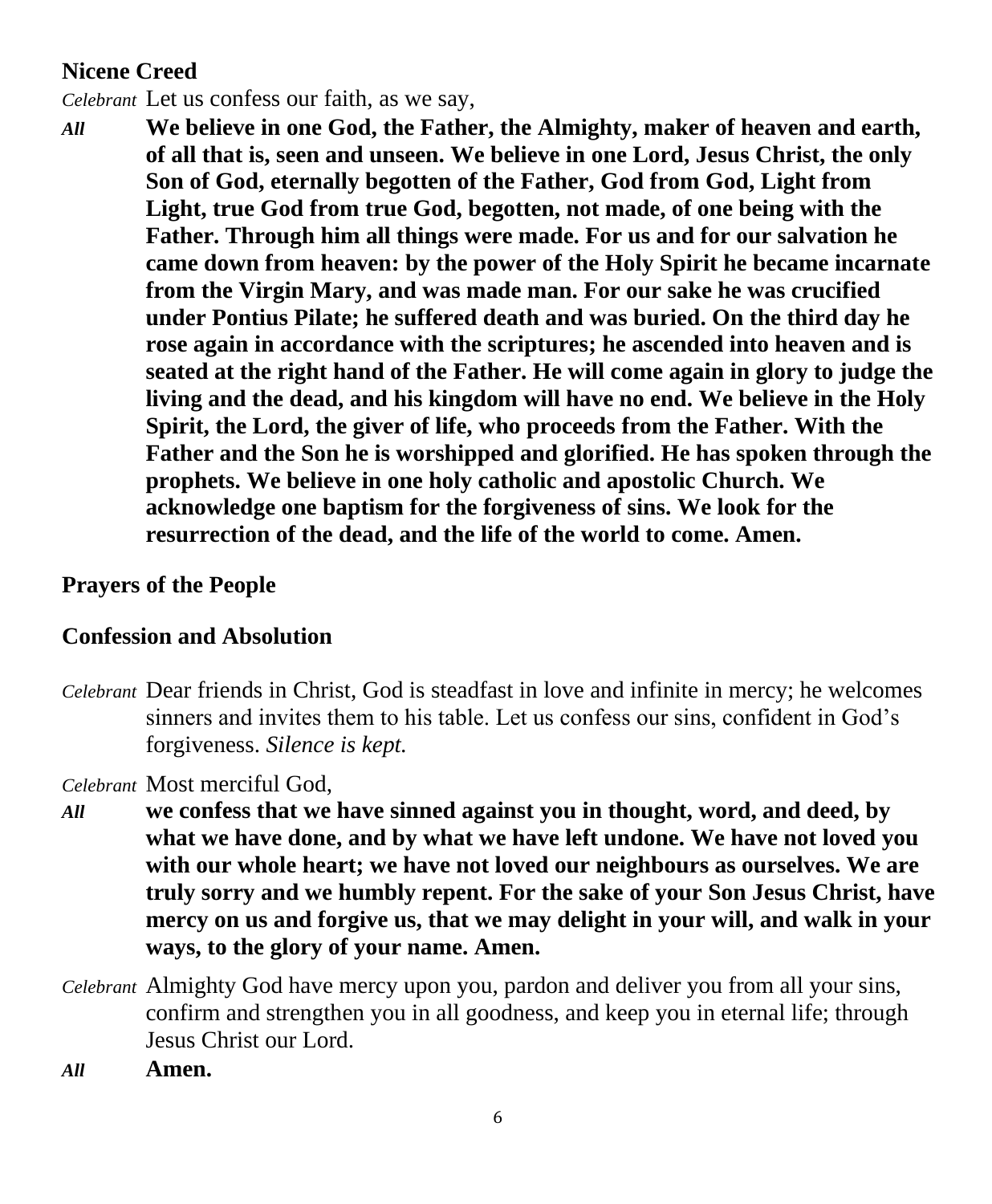## **The Peace**

*Celebrant* The peace of the Lord be always with you. *All* **And also with you.**

# **Celebration of the Eucharist**

## **Offertory Hymn 224** *Awake, Arise***,** *Lift Up Your Voice* RICHMOND

| 1 Awake, arise, lift up your voice,     | 2 Oh, with what gladness and surprise   |
|-----------------------------------------|-----------------------------------------|
| Let Easter music swell;                 | The saint their Saviour greet;          |
| Rejoice in Chirst, again rejoice        | Nor will they trust their ears and eyes |
| And on his praises dwell.               | But by his hands and feet:              |
| 3 those hands of liberal love indeed    | 4 His enemies had sealed the stone      |
| In infinite degree,                     | As Pilate gave them leave,              |
| Those feet still free to move and bleed | Lest dead and friendless and alone      |
| For millions and for me.                | He should their skill deceive.          |
| 5 O Dead arise! O Friendless stand      |                                         |
| By seraphim adored!                     |                                         |
| O Solitude again command                |                                         |

## **Prayer over the Gifts**

*Celebrant* God of glory, accept all we offer you this day, and bring us to that eternal city of love and light, where Christ is King. We ask this in his name. **Amen.**

## **The Great Thanksgiving**

*Celebrant* The Lord be with you.

Your host from heaven restored!

- *All* **And also with you.**
- *Celebrant* Lift up your hearts.
- *All* **We lift them to the Lord.**

*Celebrant* Let us give thanks to the Lord our God.

*All* **It is right to give our thanks and praise.**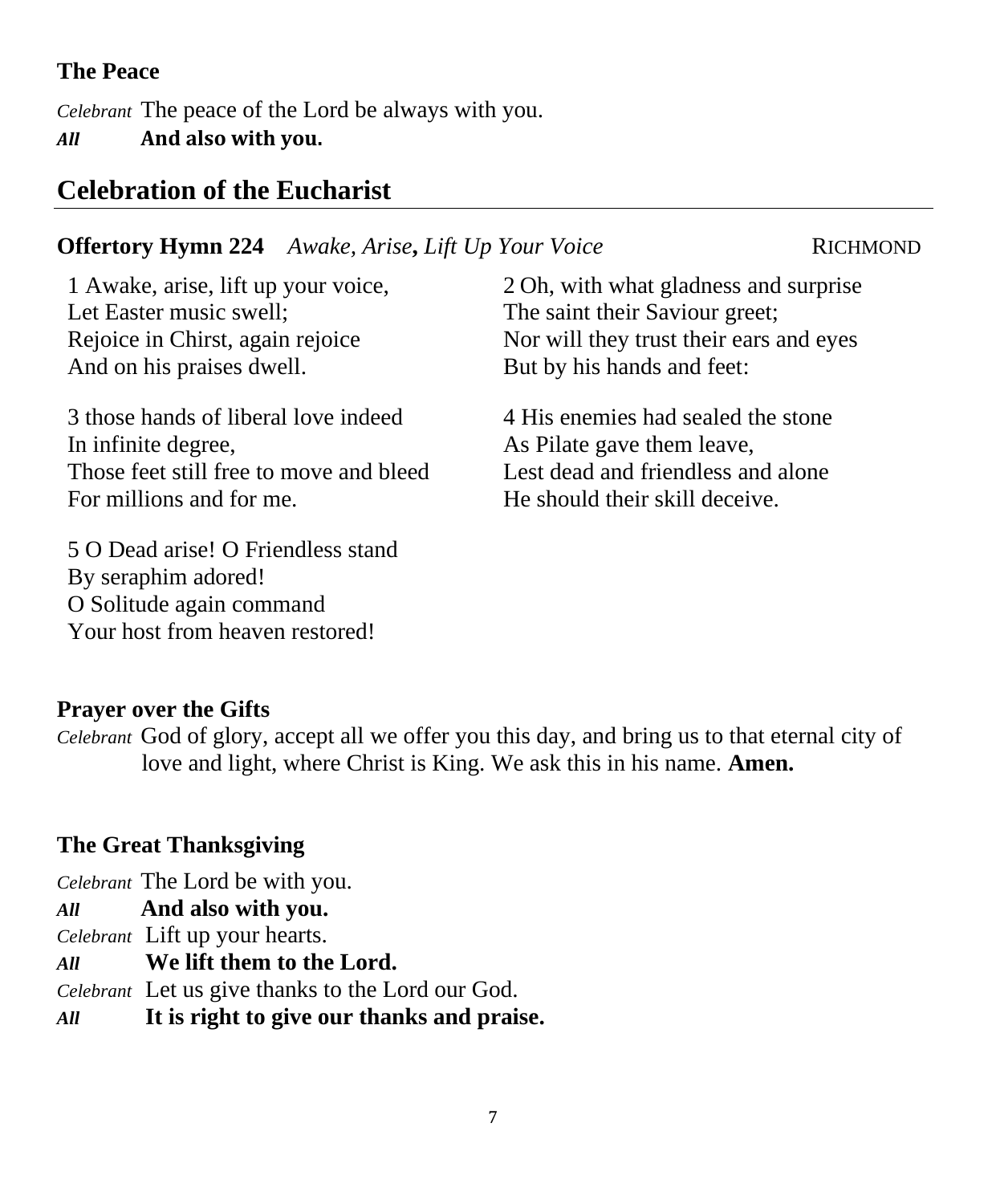*Celebrant* Blessed are you, gracious God, creator of heaven and earth; we give you thanks and praise for the glorious resurrection of your Son Jesus Christ our Lord; for he is the true paschal lamb who has taken away the sin of the world. By his death he destroyed death, and by his rising to life again he has won for us eternal life. Therefore, joining our voices with the whole company of heaven, we sing our joyful hymn of praise to proclaim the glory of your name.

| All | Holy, holy, holy Lord, God of power and might    | <b>735 SCHUBERT</b> |
|-----|--------------------------------------------------|---------------------|
|     | Holy, holy, holy Lord, God of power and might    |                     |
|     | heaven and earth are full of your glory.         |                     |
|     | Hosanna in the highest, hosanna in the highest.  |                     |
|     | Blessed is he who comes in the name of the Lord: |                     |

*Hosanna in the highest, hosanna in the highest.*

*Celebrant* Holy and gracious God, accept our praise, through your Son our Saviour Jesus Christ; who on the night he was handed over to suffering and death, took bread and gave you thanks, saying, "Take, and eat: this is my body which is broken for you." In the same way he took the cup, saying, "This is my blood which is shed for you. When you do this, you do it in memory of me." Remembering, therefore, his death and resurrection, we offer you this bread and this cup, giving thanks that you have made us worthy to stand in your presence and serve you. We ask you to send your Holy Spirit upon the offering of your holy Church. Gather into one all who share in these sacred mysteries, filling them with the Holy Spirit and confirming their faith in the truth, that together we may praise you and give you glory through your Servant, Jesus Christ. All glory and honour are yours, Father and Son, with the Holy Spirit in the holy Church, now and for ever. **Amen.**

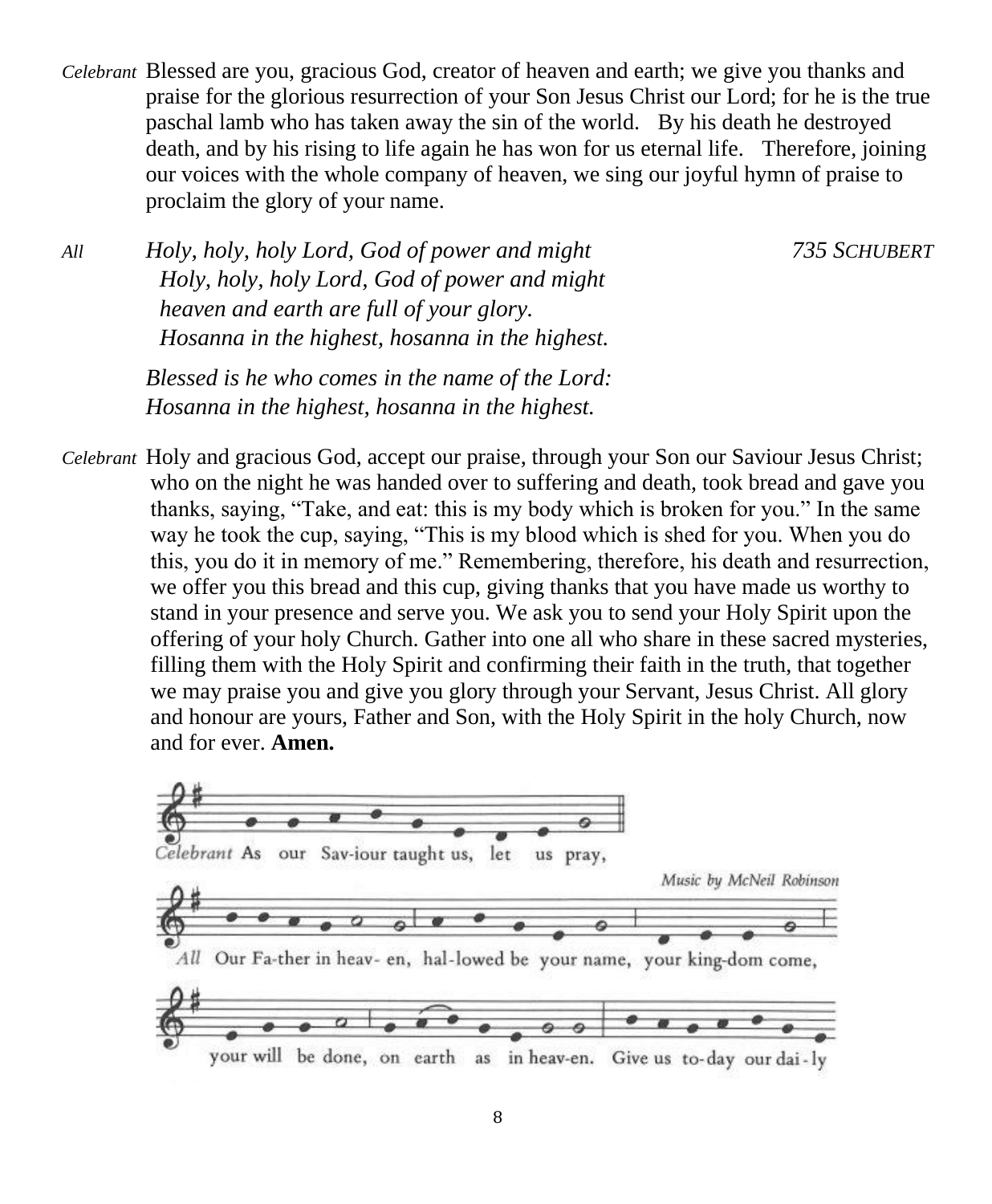

*Celebrant* Lord, we died with you on the cross.

*All* **Now we are raised to new life.**

*Celebrant* We were buried in your tomb.

*All* **Now we share in your resurrection.**

*Celebrant* Live in us, that we may live in you.

**Agnus Dei** *FRANCIS JACKSON*

*Choir O Lamb of God, that takest away the sin of the world, have mercy upon us. O Lamb of God, that takest away the sin of the world, have mercy upon us. O Lamb of God, that takest away the sin of the world, grant us thy peace.*

#### **A Prayer for Spiritual Communion**

*For those not receiving the sacrament we commend this prayer for Spiritual Communion.*

Thanks be to you, Lord Jesus Christ, for all the benefits you have given me, for all the pains and insults you have borne for me. Since I cannot now receive you sacramentally, I ask you to come spiritually into my heart. O most merciful redeemer, friend and brother, may I know you more clearly, love you more dearly, and follow you more nearly, day by day. Amen. *(The Prayer of St Richard of Chichester – adapted)*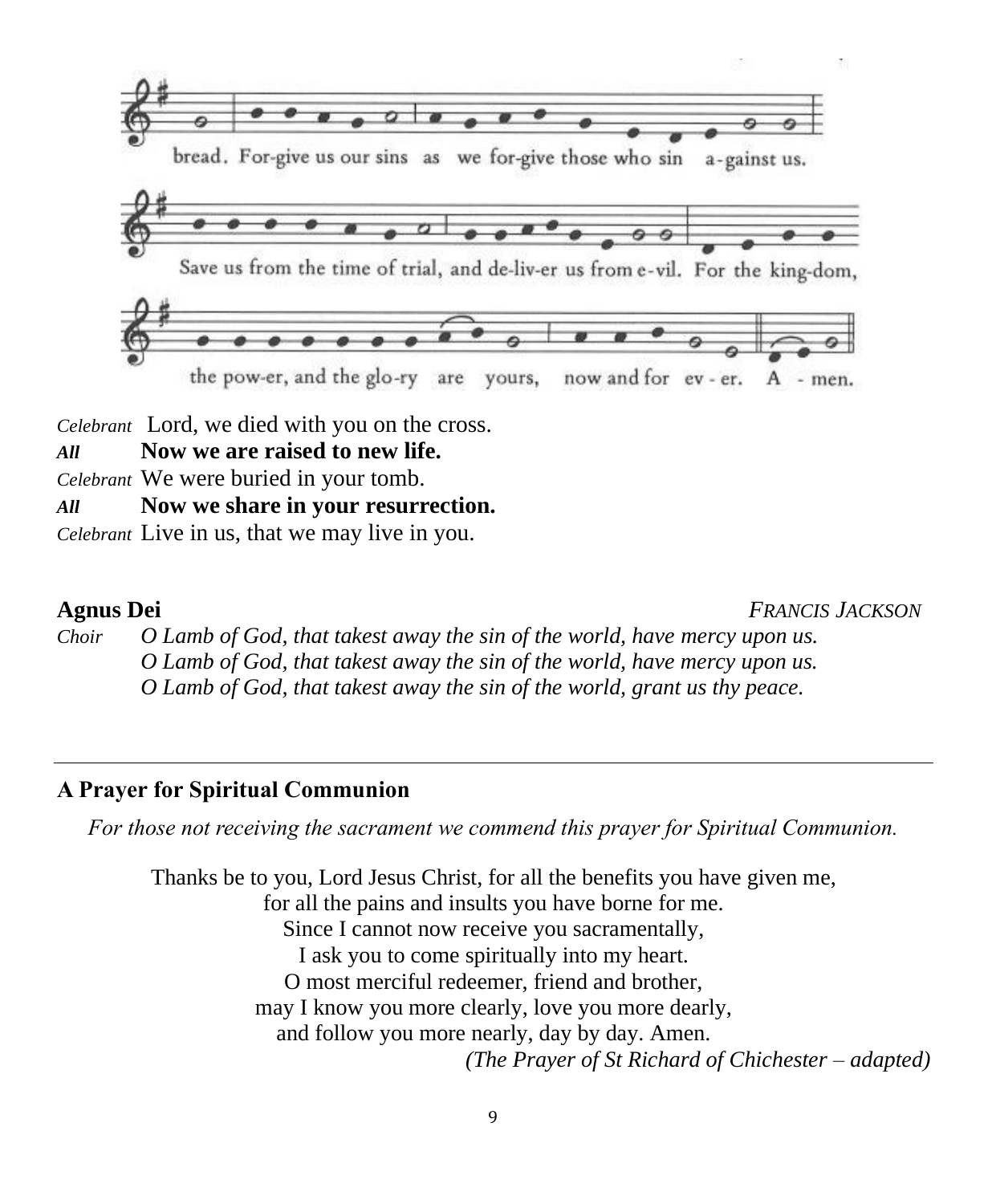#### *Celebrant* The gifts of God for the People of God. *All* **Thanks be to God.**

#### **Holy Communion**

**Communion Hymn 116 "***Your Kingdom Come" – on Bended Knee* IRISH

1 "Your kingdom come" – on bended knee The passing ages pray; And faithful souls have yearned to see On earth that kingdom's day.

3 And lo, already on the hills Not flags of dawn appear. Gird up your loins, you prophet souls; Proclaim the day is near:

2 But the slow watches of the night Not less to God belong, And for the everlasting right The silent stars are strong.

4 the day in whose clear shining light All wrong shall stand revealed, When justice shall be throned in might, And every hurt be healed;

5 when knowledge, hand in hand with peace, Shall walk the earth abroad – The day of perfect righteousness, The promised day of God.

**Motet** *I* Give to You a New Commandment PETER NARDONE

*I give to you a new commandment, that you love one another, as I have loved you. Ubi caritas est vera, Deus ibi est. Congregavit nos in unum Christi amor. Exsultemus et in ipso jucundemur. Timeamus et amemus Deum vivum. Et ex corde diligamus nos sincero.* 

*[Where charity is true, God is there. The love of Christ has gathered us into one. Let us rejoice and be glad in him. Let us fear and love the living God. And from a sincere heart let us love one another.] Amen.*

#### **Prayer after Communion**

*Celebrant* All your works praise you O Lord.

*All* **And your faithful servants bless you.**

**Gracious God we thank you for feeding us with the body and blood of your Son Jesus Christ. May we, who share his body, live his risen life; we, who drink his cup, ring life to others; we, whom the Spirit lights, give light to the world. Keep us firm in the hope you have set before us, so that we and all your children shall be free, and the whole earth live to praise your name; through Christ our Lord. Amen.**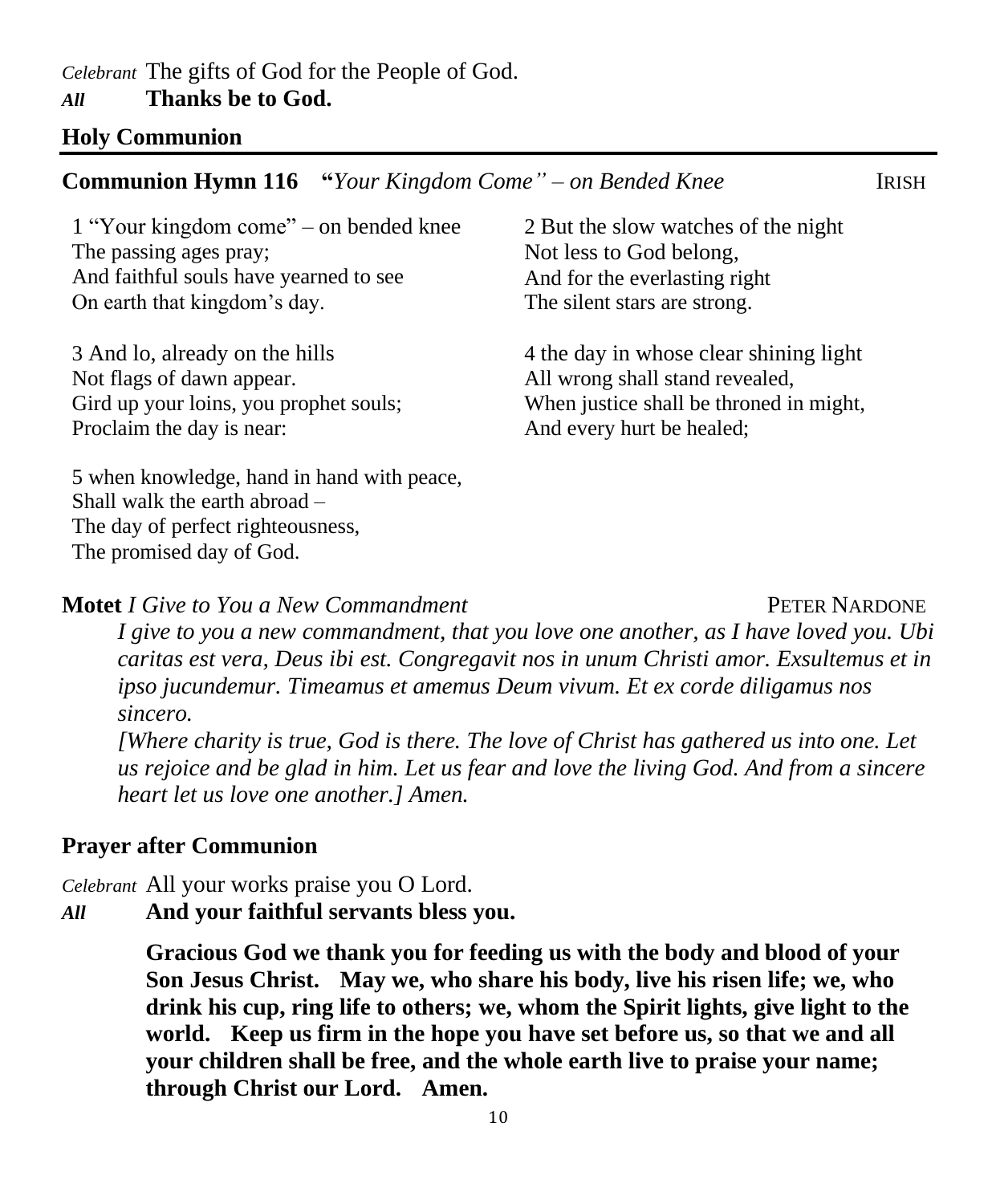## **Doxology**

*Celebrant* Glory to God,

*All* **whose power, working in us, can do infinitely more than we can ask or imagine. Glory to God from generation to generation, in the Church and in Christ Jesus, for ever and ever. Amen.**

### **Blessing**

#### **Recessional Hymn 388** *Glorious Things of Thee Are Spoken* AUSTRIA

Glorious things of thee are spoken, Zion, city of our God; He whose word cannot be broken formed thee for his own abode. On the rock of ages founded, what can shake thy sure repose? With salvation's walls surrounded, thou mayest smile at all thy foes.

See! The streams of living waters, springing from eternal love, Well supply thy sons and daughters and all fear of want remove. Who can faint, when such a river ever flows their thirst to assuage? Grace, which like the Lord, the giver, never fails from age to age.

Round each habitation hovering, see the cloud and fire appear For a glory and a covering – showing that the Lord is near. Thus they march, the pillar leading, light by night and shade by day, Daily on the manna feeding which God gives them when they pray.

Saviour, if on Zion's city I through grace a member am, Let the world deride of pity, I will glory in thy name. Fading is the world's best pleasure, all its boasted pomp and show: Solid joys and lasting treasure none but Zion's children know.

#### **Dismissal**

*Celebrant* Go forth in the name of Christ. Alleluia! *All* **Thanks be to God. Alleluia!**

**Postlude** *Volutary in D Minor, Op.5, No.8* JOHN STANLEY

*CCLI License Number: 20651739*